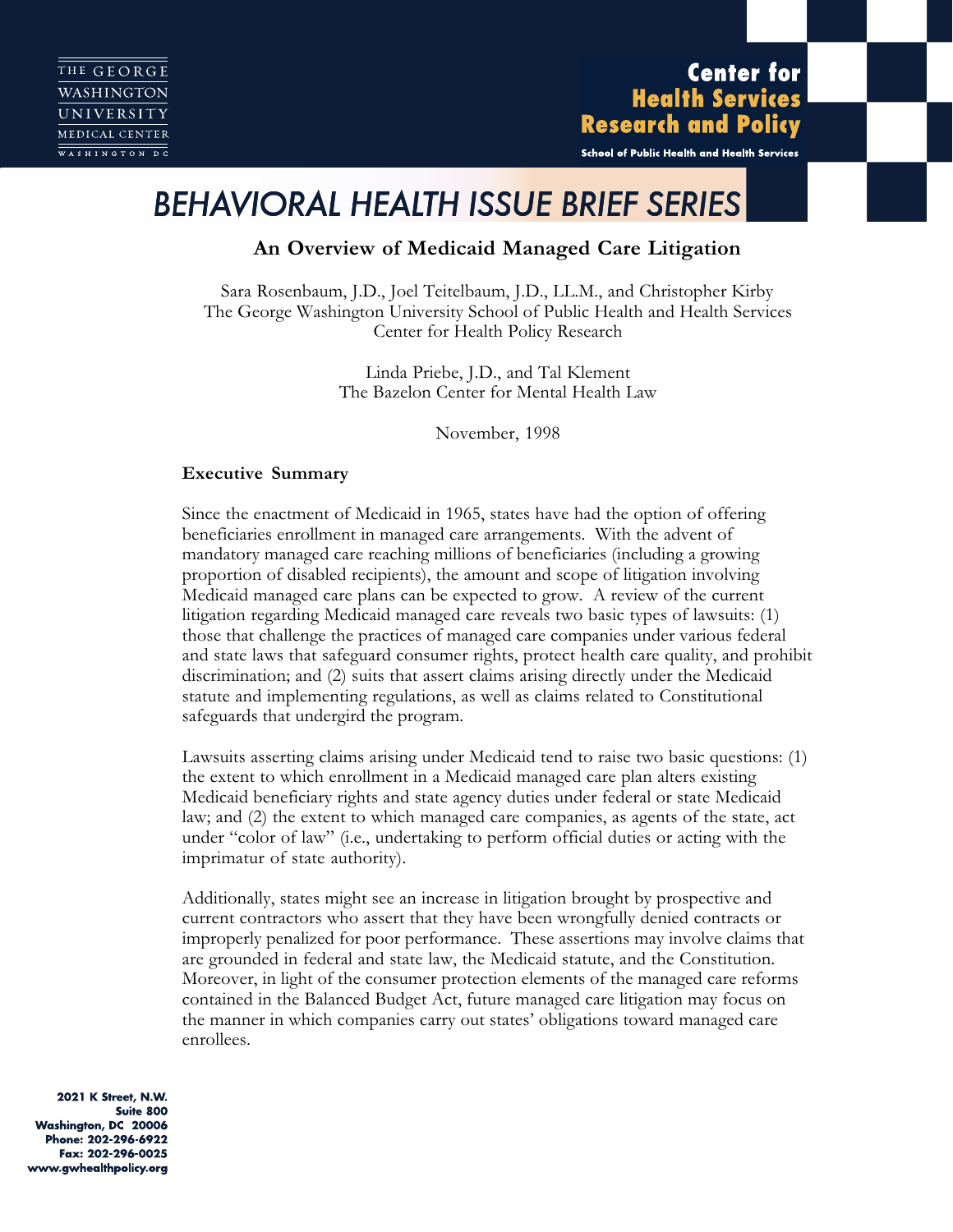Resolution of Medicaid managed care cases involves the application of general principles of administrative and regulatory law. Thus, Medicaid managed care cases have implications for other public purchasers of managed care arrangements, including state mental health and alcohol and substance abuse agencies.

## **A Note on This Issue Brief**

This Issue Brief is intended as one of several in the *Managed Behavioral Health Care Issue Brief Series* that deals with managed behavioral health care from a purely legal point of view. Indeed, the Issue Brief Series is designed in part to draw attention of the behavioral health care community to important judicial developments that are shaping public managed health care systems. While many legal decisions discussed do not include factual patterns involving mental health and/or substance abuse per se, they are included because of the nature of the law(s) they interpret, because they could apply with equal force to managed behavioral health care situations, or because they have implications for several public programs (e.g., Medicare, Medicaid, Tri-Care/CHAMPUS, etc.). It is important to keep in mind that while similar factual patterns can lead to different legal outcomes depending on the particular law(s) implicated (e.g., legal protections for Medicaid beneficiaries are different from those for persons whose care is paid for by a block grant program), in some instances factual patterns cut across various laws and the legal outcomes of two similar but separate cases may be the same (e.g., an unlawful procurement under Medicaid may be an unlawful procurement under a block grant program because the Department of Health and Human Services grants management regulations govern both types of procurements).

Because a multitude of different laws and stakeholders are implicated by the intersection of managed care and publicy-financed health care, this Series will include other Issue Briefs on the law. For example, future Issue Briefs will focus on Medicare, the Americans With Disabilities Act, and the Employee Retirement Income Security Act. Additionally, there is a forthcoming Issue Brief on the new Balanced Budget Act regulations promulgated by the Health Care Financing Administration. Although we realize that any given fact pattern or case can involve more than one of the above laws, we decided for the sake of organization to dedicate an Issue Brief to each law in turn.

As you consider even the non-behavioral health care cases outlined below, keep in mind that they may have direct implications for mental health and substance abuse agencies and services, because these judicial opinions clarify the legal rights and responsibilities of public agencies, managed care organizations, and consumers of publicy-sponsored health care.

### **Introduction**

 $\overline{a}$ 

Medicaid managed care litigation is nearly as old as the Medicaid program itself. Since the enactment of Medicaid in 1965, states have had the option of offering beneficiaries voluntary enrollment in managed care arrangements.<sup>1</sup> With the advent of mandatory

<sup>1</sup> In the early days of the program, prior to enactment of the Medicaid health maintenance organization amendments of 1976, these arrangements were termed prepaid health plans and competitive medical plans. *See* David F. Chavkin and Anne Treseder, "California's Prepaid Health Plan Program: Can the Patient be Saved?" 28 Hastings L.J. 685 (1977).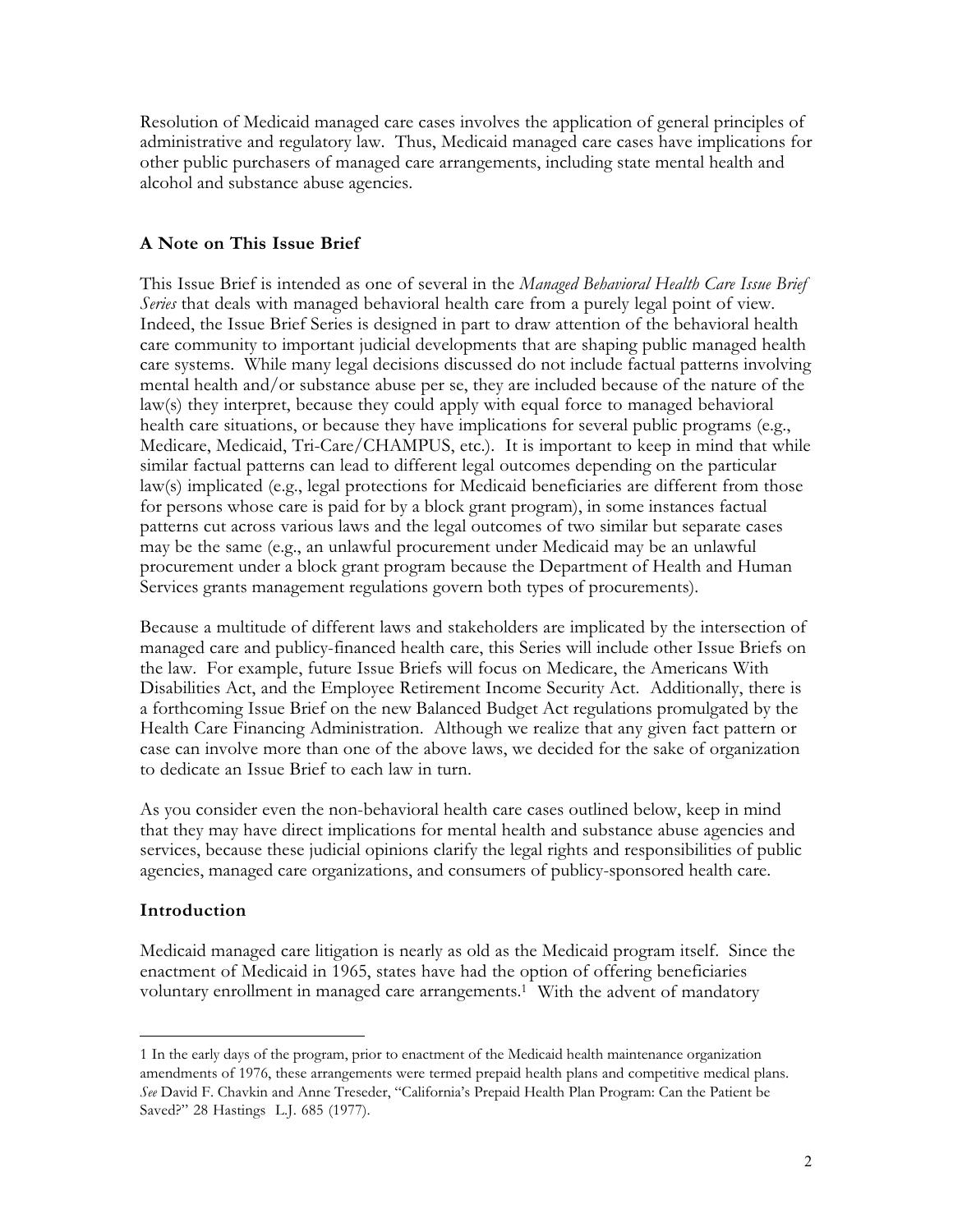managed care, first through federal demonstration authority beginning in the early  $1980s^2$ and more recently as a state plan option,<sup>3</sup> Medicaid managed care has become commonplace. As Medicaid managed care grows--and particularly as managed care systems reach disabled and medically vulnerable populations with significant health care needs- policy-makers can expect an increase in cases raising coverage, access, and quality claims. Because managed care combines health care coverage with a contractual duty to furnish health care, the types of litigation that can arise against managed care companies actually exceeds those that were commonplace under the traditional program. And as is probably true in any maturing health care system, the more common Medicaid managed care becomes, the more common litigation will become.

Nonetheless, the litigation up to this point regarding Medicaid managed care can be summed up in three legal principles: State Medicaid agencies retain ultimate responsibility for providing health care services sufficient in scope to achieve Medicaid's intended purpose; the potential liability of Medicaid agencies for failure to provide sufficient services is not only statutory in nature--it is also Constitutional in nature, and therefore sometimes beyond Congress' ability to take away; and generally speaking, as far as the courts are concerned, private health care companies providing services to Medicaid beneficiaries are acting as agents of the states and their actions will be viewed as state actions.

Indeed, companies that furnish managed health care services to Medicaid beneficiaries assume various legal obligations which apply to their operations regardless of who buys the managed health care services--Medicaid agencies, state mental health agencies, employers which buy insurance for their employees, and even employers who self-insure.<sup>4</sup> For example, state law may create broad consumer protections, which apply across the board to companies that sell insurance, including health maintenance organization (HMO) plans and other forms of managed care. Depending on how they are drafted, laws may create individual rights on the part of current or prospective health care recipients to sue a company for legal violations.5 Similarly, a managed care company may face legal challenges to the quality of its health care services under state tort law from any recipient,<sup>6</sup> including

<sup>2</sup> Sections 1115 and 1915(b) of the Social Security Act have both been used over the past two decades to establish mandatory managed care systems. *See generally* Congressional Research Services, *Medicaid Source Book* (GPO, Washington, DC 1993); S. Rosenbaum et al., *Negotiating the New Health System: A Nationwide Study of Medicaid Managed Care Contracts (2d ed.)* (The George Washington University Medical Center, Center for Health Policy Research, Washington, DC 1998).

<sup>3</sup> Section 1932(a) of the Social Security Act (42 U.S.C. § 1396u-2(a)) as added by the Balanced Budget Act of 1997.

<sup>4</sup> The federal Employee Retirement Income Security Act (ERISA) preempts certain types of claims that arise under state laws. ERISA preemption can occur in the case of self-insured employee benefit plan arrangements as well as those that involve the purchase of insurance. At the same time, in recent years, courts have identified certain types of claims against managed care companies, even in the case of self-insured employee health benefit plans, that survive ERISA preemption. Rand Rosenblatt, Sylvia Law, and Sara Rosenbaum, *Law and the American Health Care System* (Foundation Press, Old Westbury, NY 1997; 1998 Supplement) (Chs.  $2(C)$  and  $(3)(H)$ ).

<sup>5</sup> *See, e.g*., *Broughton v Cigna Health Plans*, 76 Cal. Rptr. 2d 431 (Cal**.** App. 2d Dist. 1998), holding that California's Consumers Legal Remedies Act, which prohibits deceptive advertising practices, precludes insurers from using mandatory arbitration clauses to compel arbitration in a case seeking injunctive relief against deceptive practices.

<sup>6</sup> *Ardary v Aetna Healthplans of California, Inc.*, 98 F.3rd 496 (9th Cir. 1996); *Wickline v State of California*, 228 Cal. Rptr. 661 (Cal. Ct. App. 1986); *Wilson v Blue Cross of Southern California*, 271 Cal. Rptr. 876 (Cal. Ct. App.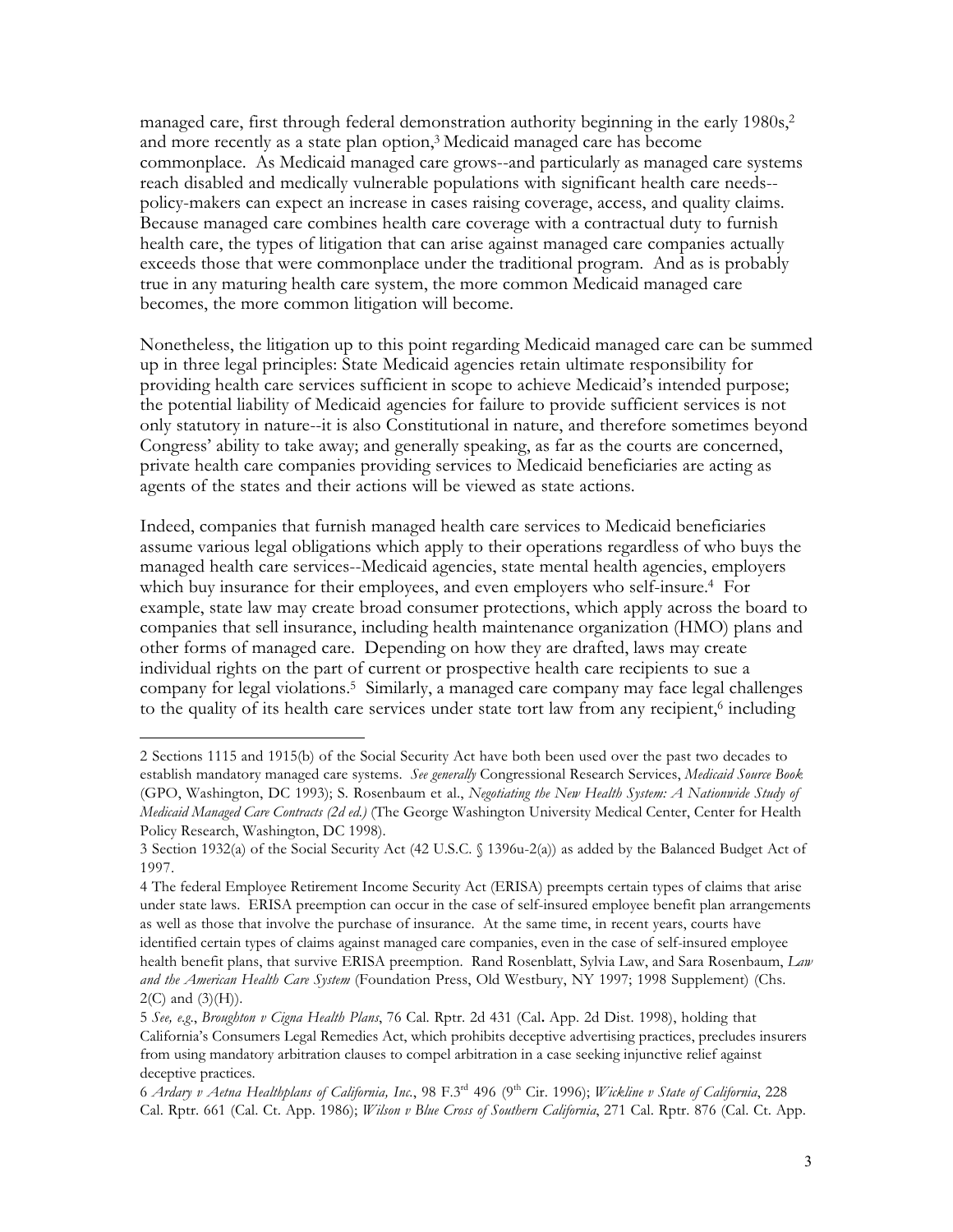Medicaid beneficiaries, although studies suggest that as a general matter, poor persons may be less likely to file medical malpractice lawsuits.7 Finally, certain federal laws, such as the Americans with Disabilities Act, create individually enforceable legal rights that apply regardless of whether a company's services are purchased by a Medicaid agency or some other purchaser. In short, managed care companies which provide Medicaid services can expect to face legal challenges by beneficiaries, health care providers, and other stakeholders based on federal and state laws which apply generally to all managed care plans irrespective of the source of the managed health care premiums.

At the same time, the Medicaid statute, and the implementing regulations and federal Constitutional principles on which the law rests, may directly give rise to claims against managed care companies, as well as against the state Medicaid agencies on whose behalf the companies administer managed care plans. As with tort claims, such lawsuits may be brought by beneficiaries, providers, and other Medicaid stakeholders who allege that their legal rights under federal and state Medicaid law have been violated by one or more company practices. Moreover, Medicaid managed care plans themselves, as well as managed care companies which seek the right to participate in a state Medicaid program, may also have legal rights against state agencies that arise under federal or state Medicaid law as well as Constitutional due process principles.

The earliest Medicaid managed care litigation involved claims of consumer fraud directed at managed care companies for fraudulent and deceptive marketing practices, coercion, and other unfair trade practices. However, this early litigation also raised claims that were aimed at state Medicaid agencies themselves and alleged violation of federal and state law as a result of their general failure to oversee the quality of care and conduct of the plans. These early lawsuits were concentrated in California and most of the suits were pending at the time that federal and state Medicaid agencies and business and insurance regulators stepped in to shut down the 1970s generation of prepaid health plans.<sup>8</sup> As a result, there are virtually no court decisions to review from this first generation of Medicaid managed care litigation.

With the emergence of mandatory managed care has come a new generation of lawsuits. Not surprisingly, some of the earliest cases arose in Arizona, which operates what is probably the nation's most mature Medicaid managed care system, having been in place for more than 15 years. The managed care system in Arizona has also given rise to parallel forms of litigation involving the Medicare program, again a testament to the maturity of the market.

The number and frequency of Medicaid managed care cases, which often raise complex questions of administrative law, can probably be expected to grow in scope and depth for two reasons. First, managed care has become a principal means of providing health care to millions of Medicaid beneficiaries. As a result, managed care systems have become directly involved in coverage determinations, a historic area of Medicaid litigation because of the

#### 1990).

<sup>7</sup> *See* Sylvia Law and Steven Polan, "Pain and Profit: The Politics of Malpractice," (Harper and Row, NY 1978); Dana Hughes, Sara Rosenbaum, David Smith, and Cynthia Fader, "Obstetrical Care for Low-Income Women: The Effects of Medical Malpractice on Community Health Centers," Institute of Medicine, *Medical Professional Liability and the Delivery of Obstetrical Care, Vol. II*, (National Academy Press, Washington, DC 1989). 8 *Can the Patient be Saved?*, *supra* note 1.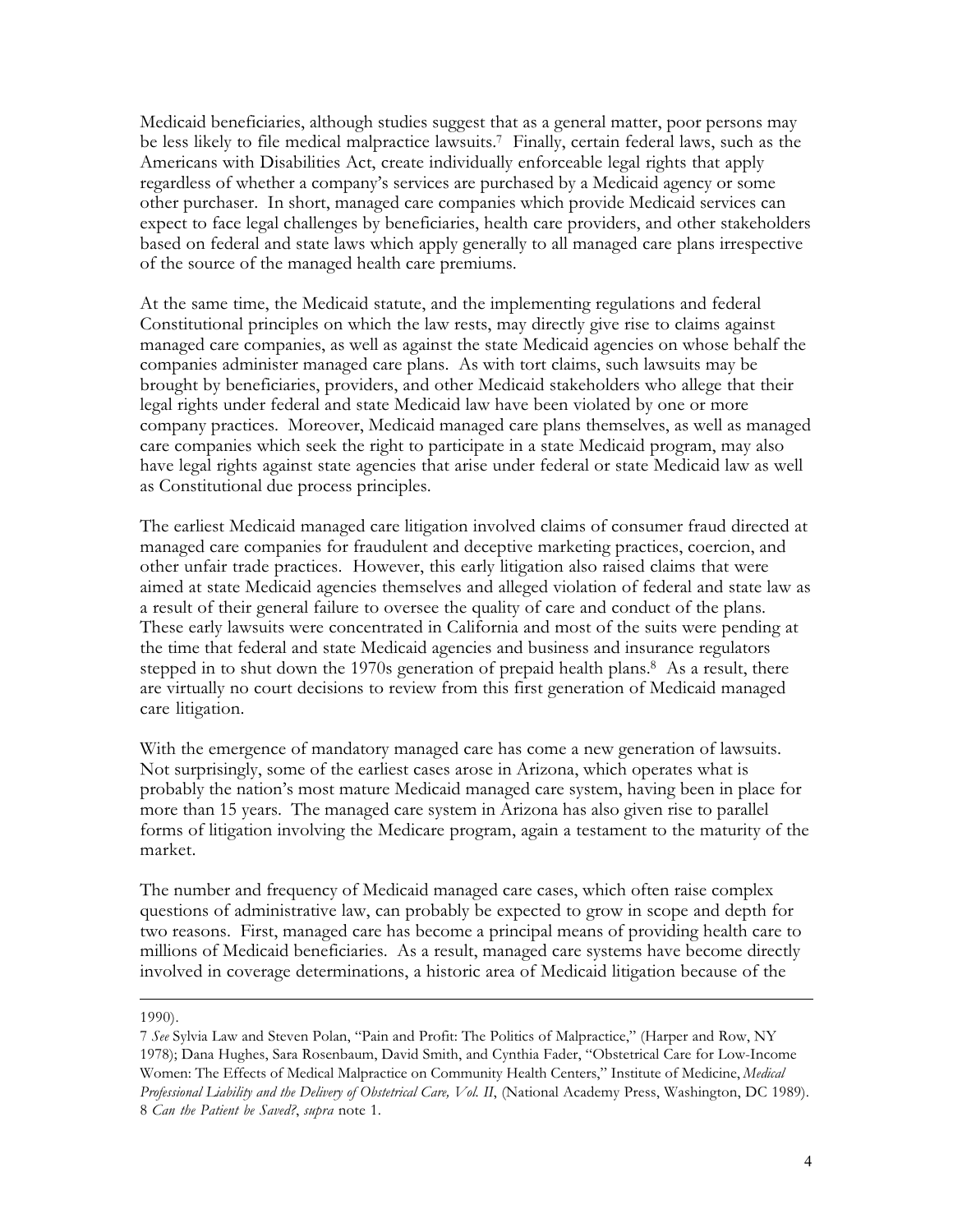enforceable rights that the statute creates, $9$  as well as in the delivery of care. Second, state Medicaid agencies have a legal duty to administer their programs (including the managed care components of their programs) in accordance with state and federal law. Emerging court decisions suggest that courts view companies as administrative contractors acting under "color of law". Taken together, judicial decisions to date reflect courts' conclusion that state agencies have a duty to ensure compliance with federal law which remains in effect regardless of whether the agency directly administers its program or contracts for administrative services on a risk basis.<sup>10</sup> Furthermore, where a company's practices conflict with laws that state officials either knew or should have known made such conduct unlawful, such officials may be liable in their individual capacities for damages proximately caused by the improper conduct.<sup>11</sup>

Thus, for example, the court in *J.K. v Dillenberg*, <sup>12</sup> a case involving the termination of mental health benefits for disabled children, held that managed care contractors are not simply private providers but instead act under color of law and are legally liable (along with the state agency itself) for violations of federal fair hearing regulations. These regulations in turn reflect and codify basic Constitutional principles, embodied in the Fourteenth Amendment, against deprivation of property without due process of law.13

#### **A Survey of Medicaid Managed Care Cases**

Managed care cases involving claims by Medicaid beneficiaries can be grouped into several basic categories, none of which is exclusive. That is, any one lawsuit can raise several issues at the same time, some of which arise under Medicaid, and some of which arise under other laws.

*1. Cases involving the basic legality of a mandatory managed care program, which limits beneficiaries' choice of provider*

<sup>9</sup> *See* cases cited in *Law and the American Health Care System, supra* note 4, Ch. 2(H). The scope of what is considered a legally enforceable individual right under federal law has changed considerably following the decisions in *Wilder v Virginia Hosp. Ass'n*, 496 U.S. 498 (1990) and *Suter v Artist M*., 503 U.S. 347 (1992). However, because Medicaid creates a legally enforceable entitlement to certain services among eligible persons, courts continue to consider major portions of the statute to be legally enforceable by individuals. *See* discussion of recent Medicaid case law developments in *Law and the American Health Care System*, *supra* note 4, Ch. 2(H).

<sup>10</sup> Indeed, since the inception of Medicaid, state agencies have had the authority to contract with private companies to administer their programs. 42 C.F.R. § 434.20. This contracting authority has never been held to alter agencies' fundamental legal obligations to comply with federal and state statutory and regulatory requirements.

<sup>11</sup> Gordon Bonnyman, Jr. and Michele M. Johnson, "Unseen Peril: Inadequate Enrollee Grievance Protections in Public Managed Care Programs," 65 Tenn. L. Rev. 359, 383 (Winter, 1998). State officials are protected by the doctrine of qualified immunity where they act in good faith. The good faith standard is an objective one that "requires compliance with all laws of which the defendant could reasonably be expected to have knowledge." *Id.*

<sup>12 836</sup> F. Supp. 694 (D. Ariz. 1993).

<sup>13</sup> *Unseen Peril, supra* note 11, provides an excellent discussion of the statutory and Constitutional principles that govern the conduct of state Medicaid agencies and their managed care contractors, as well as cases that have addressed this issue.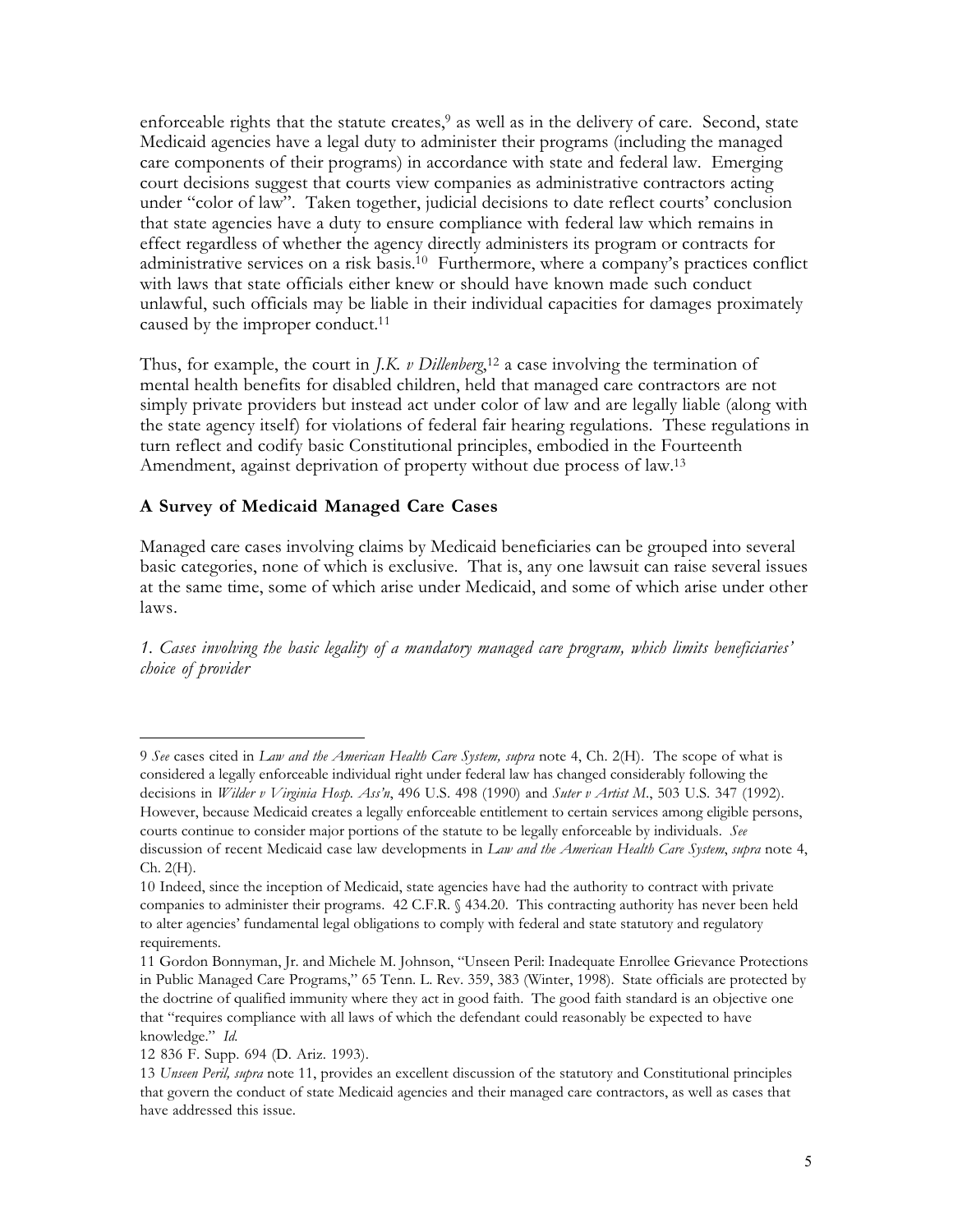Beneficiaries and providers have on occasion challenged the legality of the state's entire mandatory Medicaid managed care program, citing violations of federal Medicaid law, as well as federal statutes that permit the Secretary to conduct demonstrations under certain circumstances. These cases have generally been unsuccessful, since federal discretion to the Secretary is very broad.14 Similarly, Medicaid beneficiaries generally have not been successful in challenging Medicaid managed care programs that limit their choice of providers. In *RX Pharmacies Plus v Weil*, <sup>15</sup> a federal district court in Colorado dismissed claims brought by Medicaid beneficiaries that the Colorado Medicaid managed care plan violated the Medicaid statute's "free choice of provider" provisions by not permitting them to utilize the pharmacy of their choice.<sup>16</sup> The court held that once a Medicaid beneficiary selects an HMO, the Medicaid statute does not require that the beneficiary be permitted to choose pharmaceutical providers outside the HMO. The Court also held that the practice of automatically assigning non-selecting beneficiaries (known as autoassignment or autoenrollment) to an HMO did not violate Medicaid freedom of choice provisions, because the beneficiaries still had the choice of staying in the HMO or choosing a different provider.

In *Brinson v Dept. of Public Welfare*, <sup>17</sup> a similar case brought in Pennsylvania state court, a Medicaid beneficiary appealed an order by the state's Secretary of Public Welfare denying a beneficiary's request to be excluded from an experimental managed care program. Ms. Brinson claimed that she was harmed by involuntary inclusion in the program, because she was unable to continue treatment with her existing physicians. The court rejected Brinson's argument that the state agency was required by state law to hold a public hearing before implementing the program. The court also found that despite not being able to continue with her existing physicians, Ms. Brinson still had the freedom of choice among the physicians and specialists covered by the HMO.18

#### 2. *Cases that challenge coverage under Medicaid managed care plans*

One of the most complex aspects of a Medicaid managed care contract is that it frequently covers fewer than all services included in a state's Medicaid plan.19 With respect to contract services, however, managed care companies are liable to the same extent that agencies are liable for the unlawful denial, reduction, or termination of care. As a result, lawsuits that challenge coverage decisions made by managed care companies, like those that make claims against the procedural protections offered by health plans, will name both the company and the state (or solely the state) as the defendant(s). This is done on the theory that the state has a non-delegable duty to protect the entitlement to coverage created by the Medicaid statute, and a contractor that administers a plan on the state's behalf is an agent of the state acting under color of law. As a result, state agencies may be liable for allegedly unlawful denials of coverage regardless of whether the entity actually making the denial is the state or its managed care contractor.

<sup>14</sup> However, the challengers to a state's mandatory program were successful in *Beno v Shalala*, 30 F.3d 1057 (9th Cir. 1994) and *Crane v Matthews*, 417 F. Supp. 532 (N.D. Ga. 1976).

<sup>15 833</sup> F. Supp. 549 (D. Colo. 1995).

<sup>16</sup> The Court also held that the pharmacists who had also brought suit lacked standing to bring a claim under this provision of the Medicaid Act.

<sup>17 163</sup> Pa. Cmwlth. 408 (Pa. 1994).

<sup>18</sup> The court's ruling was based on a Pennsylvania statute guaranteeing freedom of choice.

<sup>19</sup> *See Negotiating the New Health System, supra* note 2.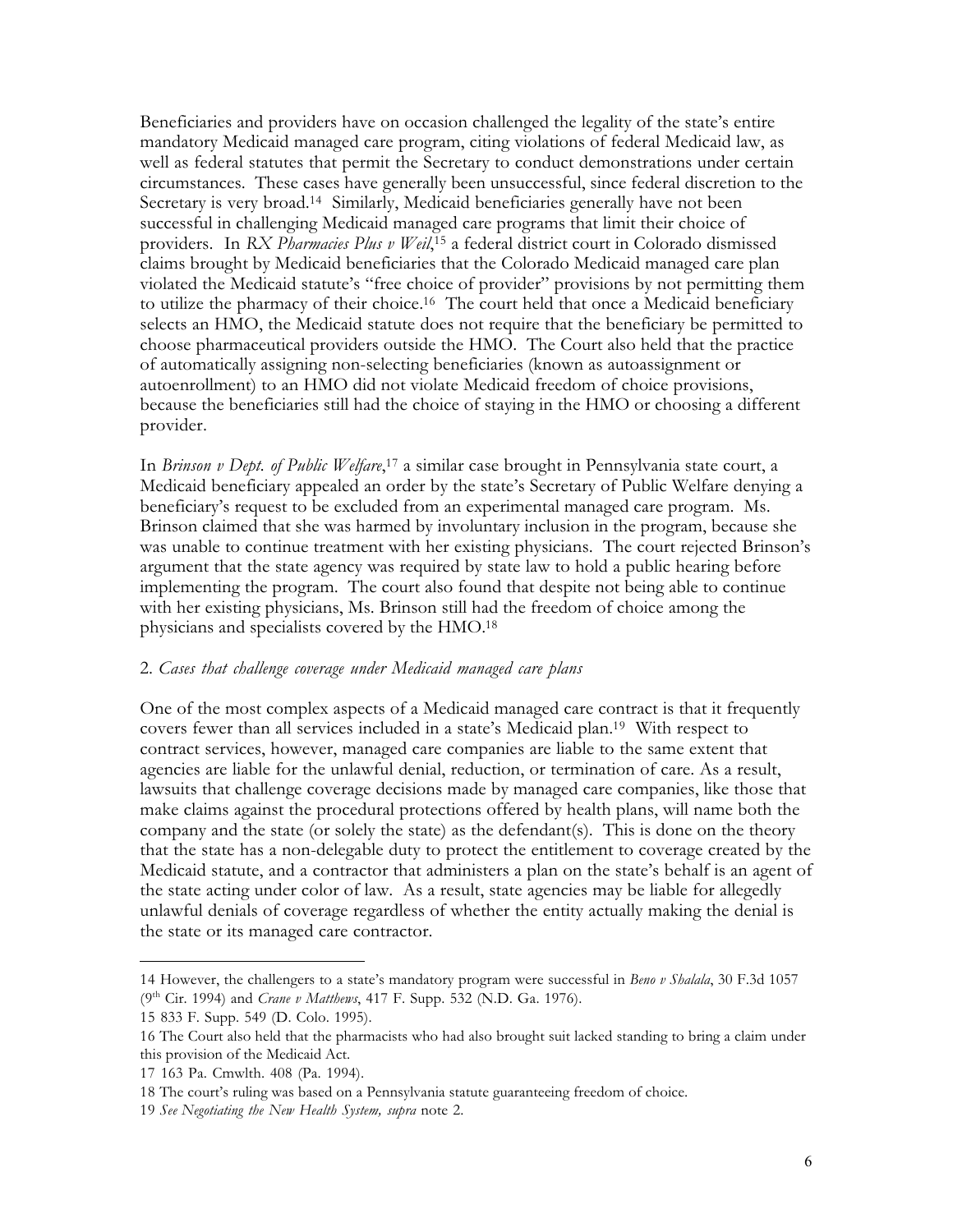In several states, Medicaid beneficiaries have successfully challenged the adequacy of Early and Periodic Screening, Diagnosis, and Treatment (EPSDT) services provided by managed care companies participating in the state's Medicaid managed care program. Most EPSDT suits have been settled out of court through detailed agreements in which the state ensures that the managed care company will comply with existing federal EPSDT requirements.20 Such a settlement was recently reached in *John B. v Menke*, 21 a suit brought on behalf of children enrolled in TennCare, Tennessee's Medicaid managed care program. The settlement establishes specific standards and timetables for compliance with federal outreach requirements, screening, diagnosis and treatment mandates, requires a case-by-case determination of medical necessity and provision of all required service, and prohibits specific managed care cost containment practices that would limit the provision of EPSDT services. Furthermore, the settlement requires the state to monitor the managed care company's case management operations and track the receipt of EPSDT services and to conduct sample audits to ensure compliance with the terms of the consent decree. The achievement of a comprehensive negotiated settlement like the one in *Menke* is likely to become a model for beneficiaries, states, and managed care companies to follow in attempting to resolve other EPSDT managed care cases.

The *Menke* settlement illustrates the legal principal that state Medicaid agencies retain ultimate responsibility for providing health care services sufficient in scope to achieve Medicaid's intended purpose, i.e., public access to health care services. Coverage under federal Medicaid law is a complex subject which includes many issues: the classes of services that must be covered (which is determined by the contract); the amount, duration, and scope limits that may lawfully be applied to covered services and benefits (which also may be determined by the contract); and the criteria and standards that should be applied in determining whether a covered service is medically necessary for a particular beneficiary.22 As noted, all of these coverage issues have resulted in Medicaid litigation in the past, and all can be expected to arise in future litigation involving Medicaid managed care beneficiaries.

#### 3. *Due process cases*

 $\overline{a}$ 

Courts have interpreted the federal Medicaid law to create a Constitutionally protected property right based on the "brutal need" that is required to gain welfare eligibility. Thus, in situations that involve an individualized factual determination of whether benefits are due, benefits may not be terminated or reduced without a fair hearing that meets Constitutional due process requirements. These requirements include an understandable notice of agency action with the reasons stated for the action, an opportunity for an informal hearing before an impartial decision-maker at a "meaningful time" and in a "meaningful manner", the opportunity to be represented by counsel, the right to personally appear and present evidence and to confront and cross examine witnesses, and a final decision that is in writing and that includes the reasoning underlying the ruling. Most

<sup>20</sup> EPSDT suits that have been settled with detailed agreements about the provision of services in Pennsylvania include *Scott v Snider*, 91-CV-7080 (E.D. Pa., Dec. 1994) and *Metts v Houston*, 97-CV-4123 (E.D. Pa., March 1998).

<sup>21</sup> CV 3-98 0168 (M.D. Tenn., Feb. 1998).

<sup>22</sup> For a review of medical necessity issues in Medicaid managed care, see *Coverage Decision-Making in Medicaid Managed Care: Key Issues in Developing Managed Care Contracts* (Issue Brief No.1), Managed Behavioral Health Care Issue Brief Series, Center for Health Policy Research, (Washinton, DC, May, 1998).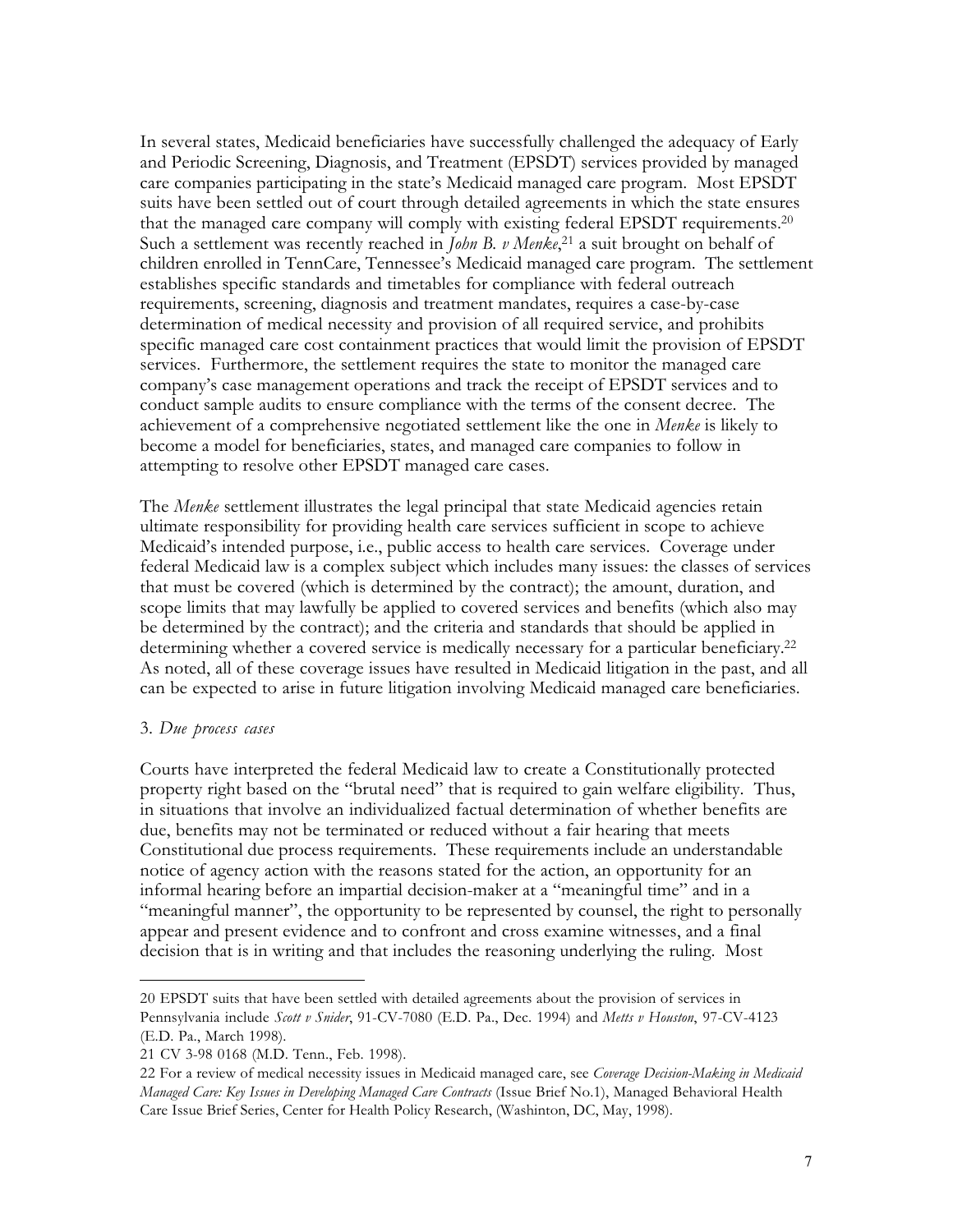importantly, these principles, which are embodied in Medicaid fair hearing regulations,  $2<sup>3</sup>$ provide that assistance cannot be reduced or terminated in such an instance until a final decision is reached, if the hearing is requested in a timely fashion.

Currently, state agencies do not contract with private companies to conduct their fair hearings for them but instead, consistent with the Medicaid statute and regulations, require only that companies administer grievance systems. Typically, a managed care company's complaint and grievance system may fail to track the federal procedural requirements of the regulations, and the company may fail to provide continued benefits for beneficiaries who make a timely request for a hearing.

To date, several cases, including *J.K. v Dillenberg,* have successfully challenged the legal sufficiency of grievance systems, holding that states have a non-delegable duty to provide such hearings prior to termination of coverage.<sup>24</sup> As noted, states have attempted to argue that the denials and reductions are simply the result of private provider conduct and thus do not constitute agency action.25 Courts have consistently rejected this argument on nondelegable duty and agency theories.26

#### 4. *Medicaid litigation by managed care companies*

Federal and state law, as well as Constitutional due process principles, create rights not only for Medicaid beneficiaries, but for managed care companies, as well. However, until recently, federal statutes and regulations generally have provided much more limited due process protection for companies than those owed to beneficiaries. Prior to the Balanced Budget Act of 1997 (BBA), for example, a state could terminate a provider contract without affording a company a pre-termination hearing. However, the BBA codifies<sup>27</sup> the holding in *Medcare HMO v Bradley*, <sup>28</sup> in which a federal district court for Illinois found that the state's own Medicaid law created a property right in a provider agreement that could not be terminated without a prior fair hearing and struck down as *ultra vires* a state contract that provided for termination "at will" by the state.

Another notable case brought by a managed care company, in this instance against state mental health and substance abuse administrators, is *Value Behavioral Health, Inc. v Ohio*

L

<sup>23 42</sup> C.F.R. §§ 431.200-431.246.

<sup>24</sup> *See Perry v Chen*, CIV 95-140 TUC RMB (D. Ariz., August 12, 1996); *Daniels v Wadley*, 926 F. Supp. 1305 (M.D. Tenn. 1996), vacated on other grounds; and *Daniels v Menke*, 1998 WL 211763 (6<sup>th</sup> Cir., April 22, 1998).

<sup>25</sup> The United States Supreme Court in fact reached such a decision in *Blum v Yaretsky*, 457 U.S. 991 (1982), which involved the eviction of nursing home residents by institutions that had determined that they no longer satisfied the level of care requirements needed to remain in the institution.

<sup>26</sup> A similar argument was made by the Secretary of Health and Human Services in the case of Medicare grievances but rejected by the United States Court of Appeals in *Grijalva v Shalala*, 1998 U.S. App. LEXIS 18591 ( $9<sup>th</sup>$  Cir., Aug. 1998). Other courts, adhering to the decisions in Medicare cases and rejecting the private provider theory set forth in *Blum v Yaretsky,* have held that in many cases private providers in fact assume the role of the state because of the scope of their administrative duties and thus cannot simply be viewed as private contractors. See, e.g., Catanzano v Wing, 103 F.3d 223 (2<sup>nd</sup> Cir. 1996).

<sup>27 42</sup> U.S.C. § 1396u-2(4)(B). This provision of the BBA may lead states to write contracts with shorter terms in order to avoid lengthy and arduous termination battles. Short-term contracts may, however, reduce the number of willing plan participants.

<sup>28 788</sup> F. Supp. 1460 (N.D. Ill. 1992).